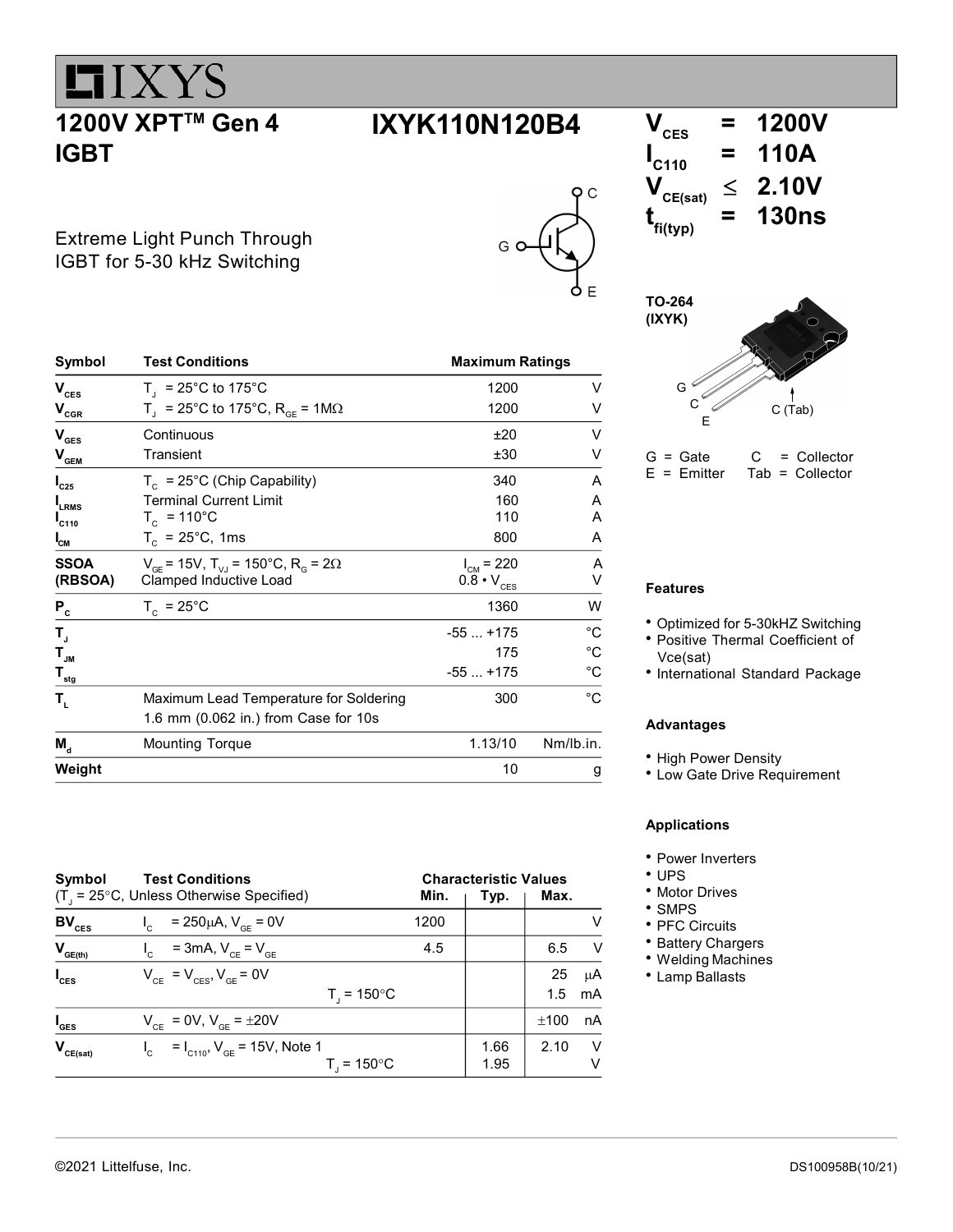| <b>Symbol Test Conditions</b>                  |                                                                                                       | <b>Characteristic Values</b> |      |               |
|------------------------------------------------|-------------------------------------------------------------------------------------------------------|------------------------------|------|---------------|
|                                                | $(T_1 = 25^{\circ}C$ Unless Otherwise Specified)                                                      | Min.                         | Typ. | Max.          |
| $\boldsymbol{g}_{\mathrm{fs}}$                 | $I_c = 55A$ , $V_{CE} = 10V$ , Note 1                                                                 | 40                           | 68   | S             |
| $\mathbf{C}_{\text{ies}}$                      |                                                                                                       |                              | 5460 | pF            |
| $\mathbf{C}_{_{\mathrm{oes}}}$                 | $V_{CF}$ = 25V, $V_{GF}$ = 0V, f = 1MHz                                                               |                              | 340  | pF            |
| $\mathbf{C}_{\underline{\text{res}}}$          |                                                                                                       |                              | 220  | рF            |
| $\mathbf{Q}_{\text{g(on)}}$                    |                                                                                                       |                              | 340  | nC            |
| $\mathbf{Q}_{\mathrm{ge}}$                     | $V_{\text{c}} = I_{\text{C110}}$ , $V_{\text{GE}} = 15V$ , $V_{\text{CE}} = 0.5 \cdot V_{\text{CES}}$ |                              | 52   | nС            |
| $\mathbf{Q}_{\mathrm{gc}}$                     |                                                                                                       |                              | 144  | nС            |
| $\mathbf{t}_{\mathsf{d}(\mathsf{on})}$         |                                                                                                       |                              | 45   | ns            |
| $\mathbf{t}_{\mathbf{n}}$                      | Inductive load, $T_i = 25^{\circ}C$                                                                   |                              | 50   | ns            |
| $E_{\rm on}$                                   | $I_c = 50A, V_{cF} = 15V$                                                                             |                              | 3.60 | mJ            |
| $\mathbf{t}_{\mathsf{d}(\mathsf{off})}$        | $V_{CE}$ = 0.5 $\cdot$ $V_{CES}$ , R <sub>G</sub> = 2 $\Omega$                                        |                              | 390  | ns            |
| t,                                             | Note 2                                                                                                |                              | 130  | ns            |
| $\mathsf{E}_{\scriptscriptstyle{\text{off}}}$  |                                                                                                       |                              | 3.85 | mJ            |
| $\mathbf{t}_{\mathsf{d}(\mathsf{on})}$         |                                                                                                       |                              | 34   | ns            |
| $t_{\rm n}$                                    | Inductive load, $T_{J}$ = 150°C                                                                       |                              | 38   | ns            |
| $\mathsf{E}_{\scriptscriptstyle{\mathsf{on}}}$ | $I_c = 50A, V_{GE} = 15V$                                                                             |                              | 4.96 | mJ            |
| $\mathbf{t}_{\mathsf{d}(\mathsf{off})}$        | $V_{CE}$ = 0.5 $\cdot$ $V_{CES}$ , R <sub>G</sub> = 2 $\Omega$                                        |                              | 440  | ns            |
| $t_{\rm n}$                                    | Note 2                                                                                                |                              | 210  | ns            |
| $E_{\text{off}}$                               |                                                                                                       |                              | 6.45 | mJ            |
| $\mathsf{R}_{\text{thJC}}$                     |                                                                                                       |                              |      | 0.11 °C/W     |
| $R_{\text{thCS}}$                              |                                                                                                       |                              | 0.15 | $\degree$ C/W |

Notes:

- 1. Pulse test,  $t \le 300\mu s$ , duty cycle,  $d \le 2\%$ .
- 2. Switching times & energy losses may increase for higher  $\mathsf{V_{\rm CE}}$ (clamp),  $\mathsf{T_{\rm J}}$  or  $\mathsf{R_{\rm G}}$ .

Littelfuse reserves the right to change limits, test conditions, and dimensions.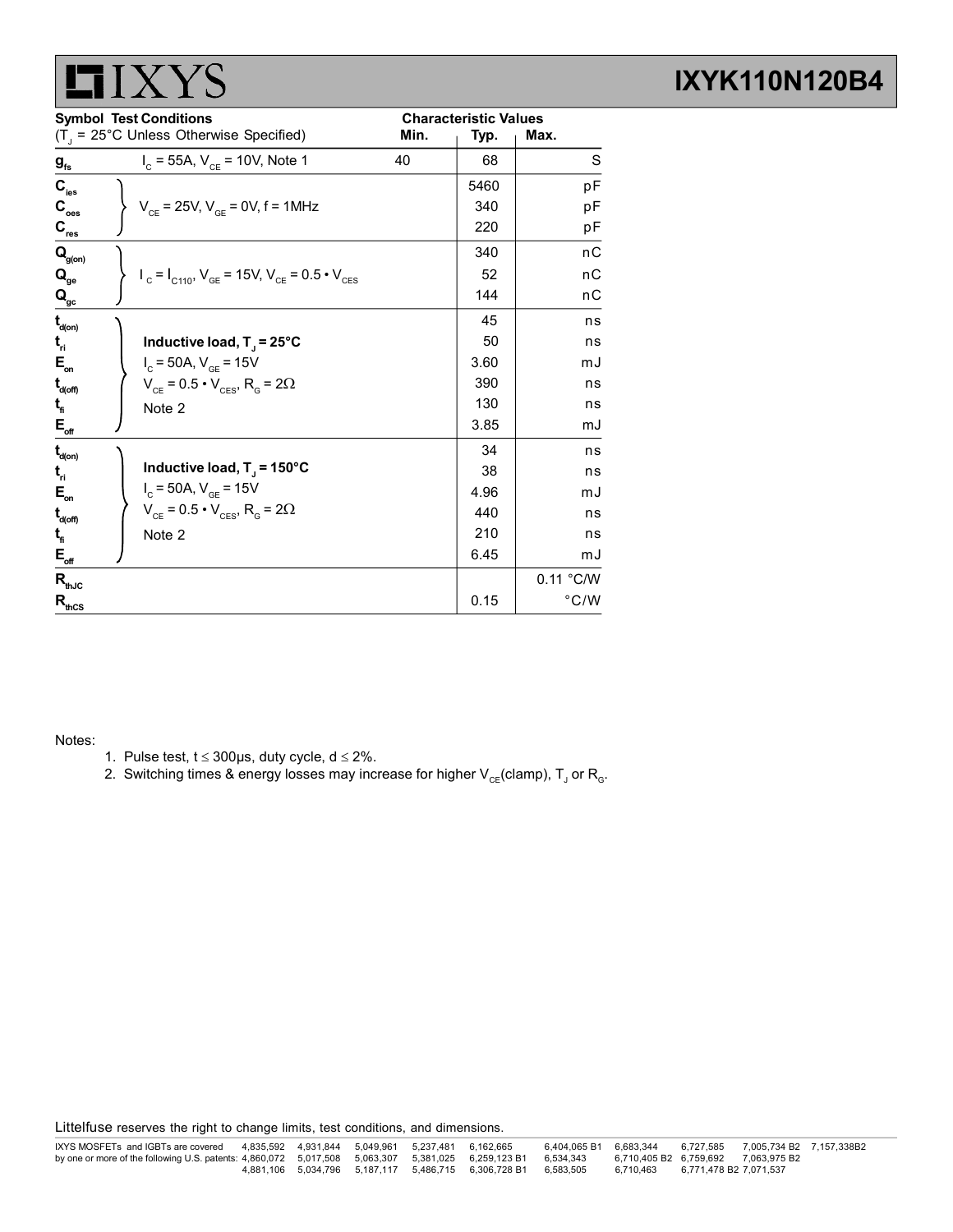

IXYK110N120B4

Fig. 1. Output Characteristics  $@$  T<sub>J</sub> = 25°C





Fig. 3. Output Characteristics  $@T_J = 150°C$ 









Fig. 4. Dependence of V<sub>CE(sat)</sub> on Junction Temperature





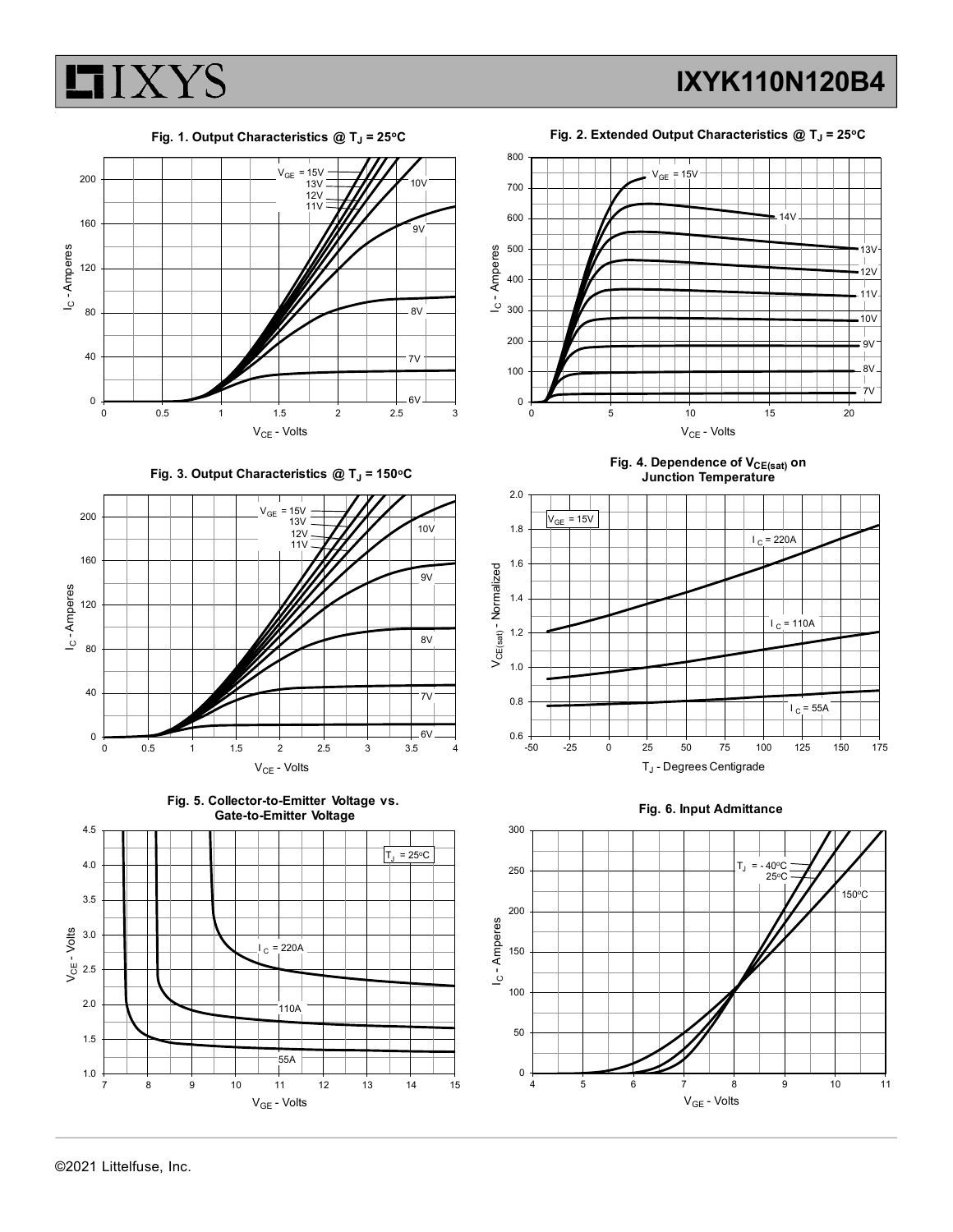

Fig. 7. Transconductance

Fig. 8. Gate Charge





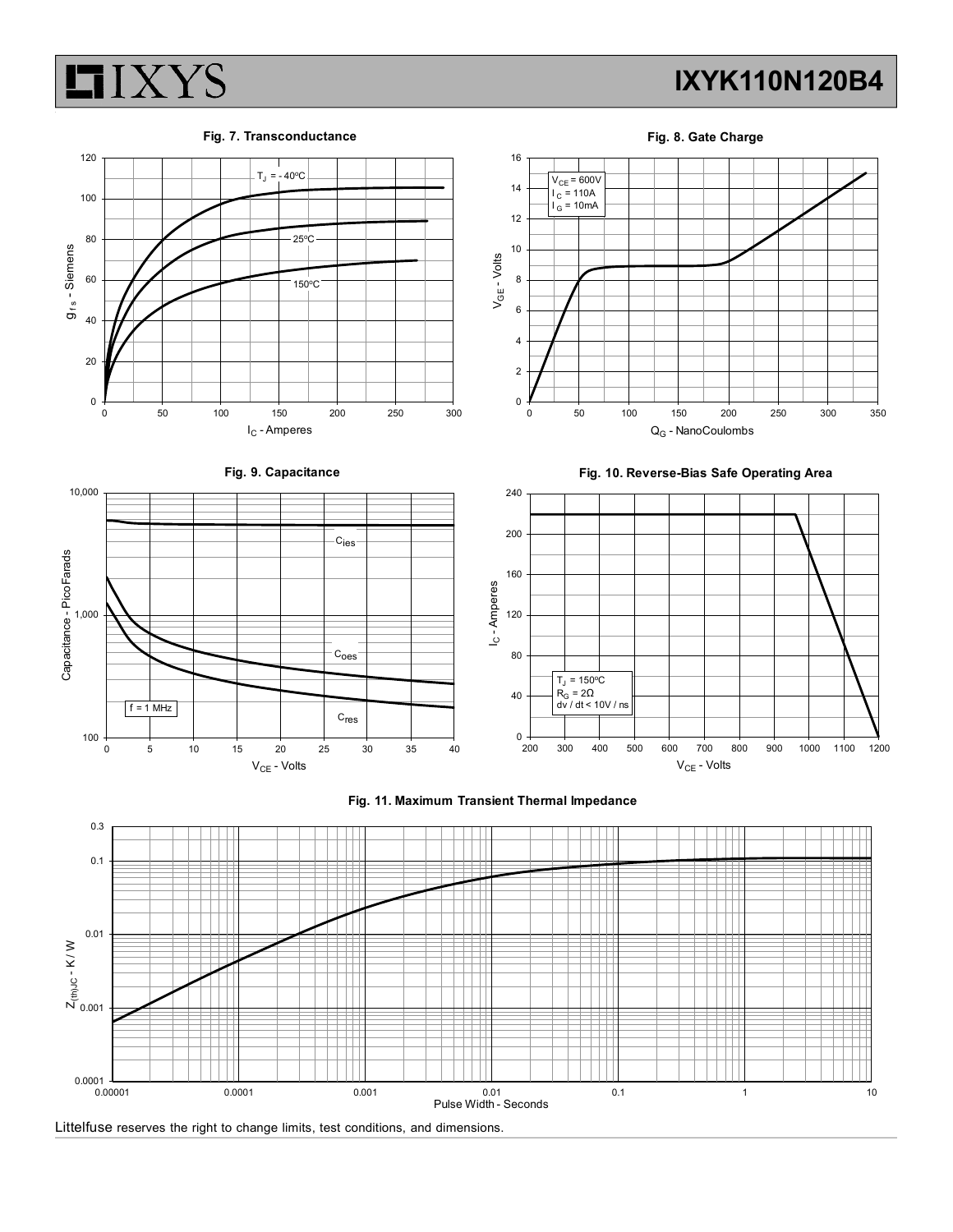













Fig. 15. Inductive Switching Energy Loss vs. Junction Temperature





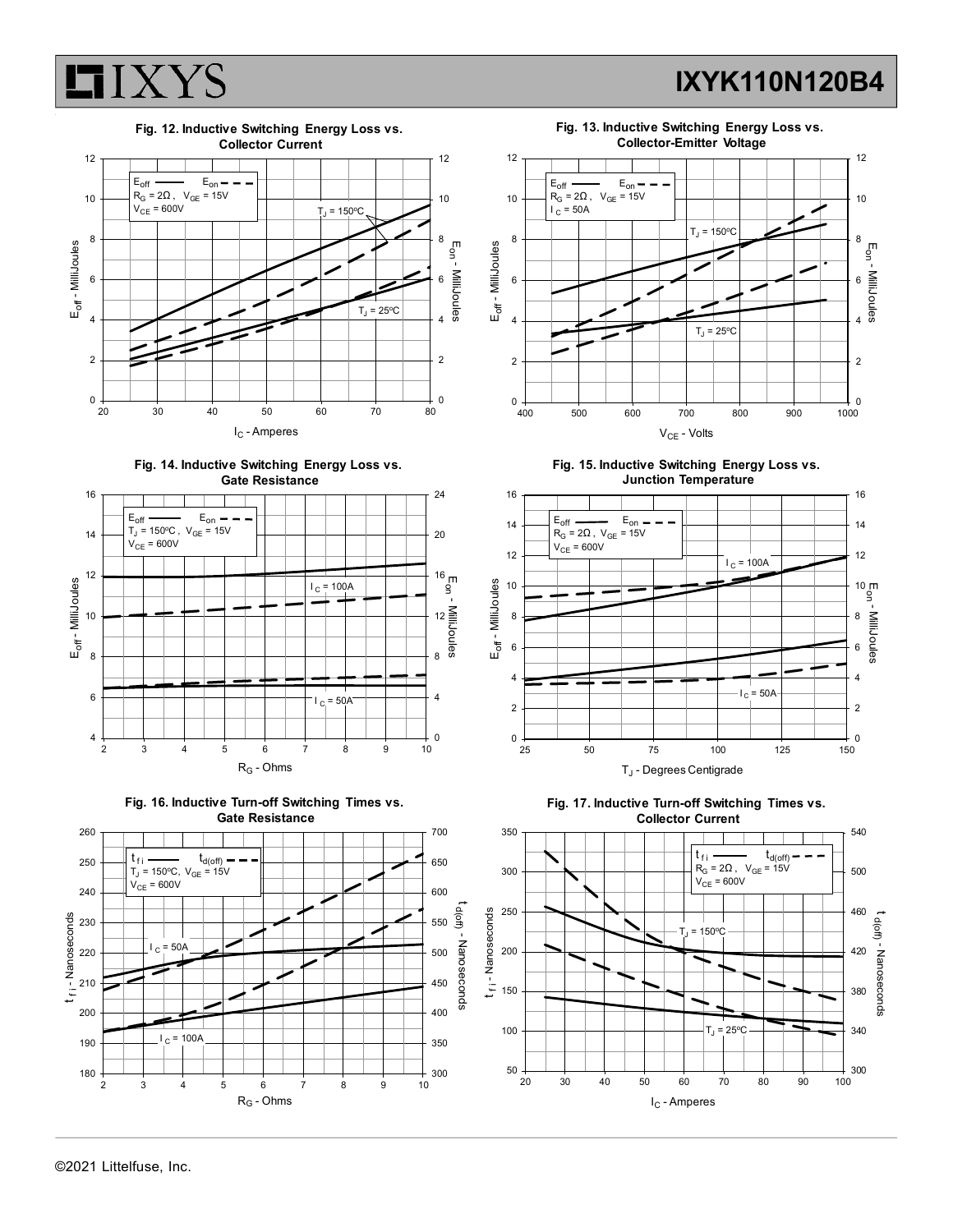Fig. 19. Inductive Turn-on Switching Times vs. Gate Resistance



#### 280<del> - 1 1 1 1 1 1 1 1 1 1 1 1</del> Fig. 18. Inductive Turn-off Switching Times vs. Junction Temperature<br>
1950

Littelfuse reserves the right to change limits, test conditions, and dimensions.